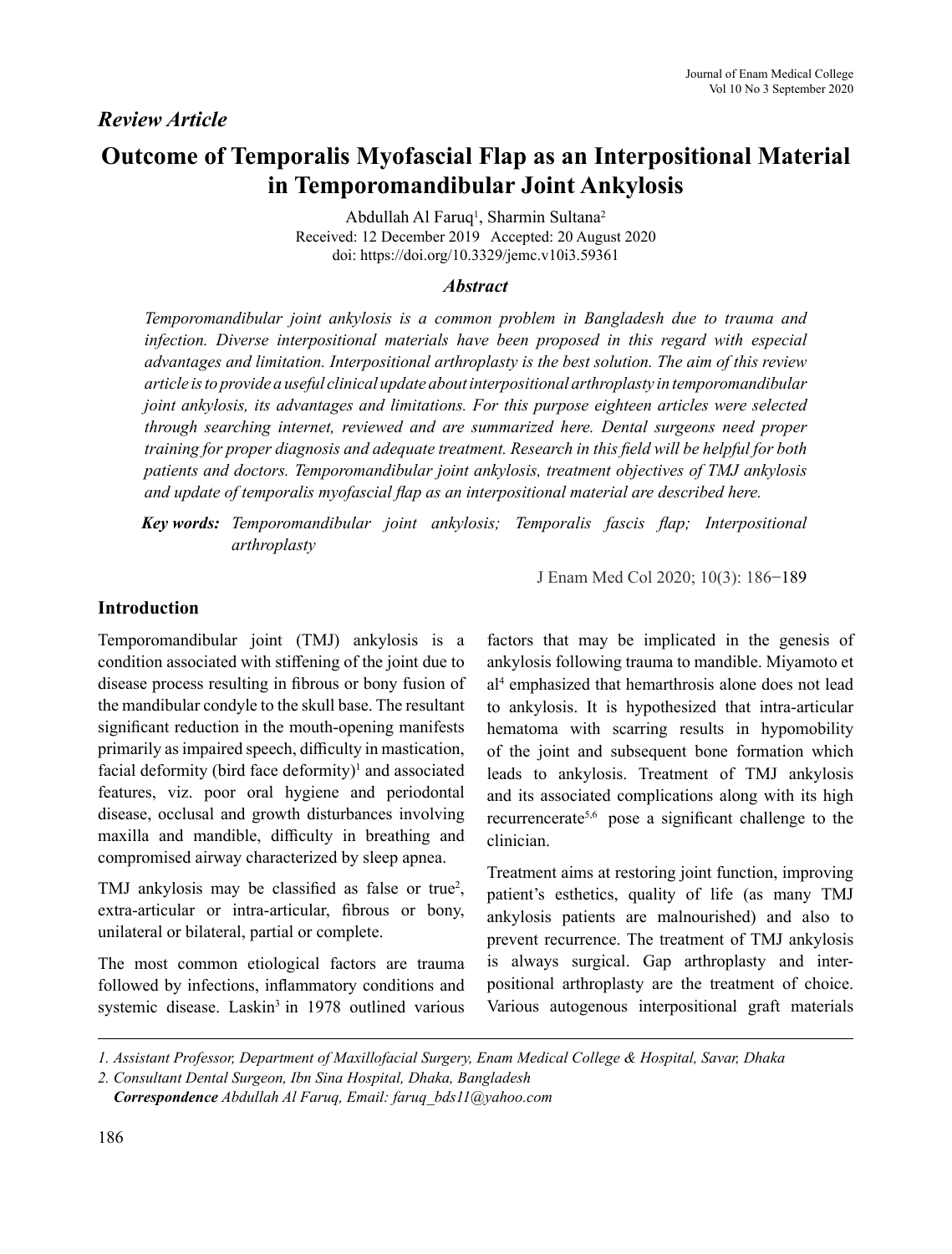such as temporalis and masseter muscle, temporalis fascia, fascia lata, dermis, auricular cartilage and costochondral graft have been used for the above purpose. Non-biological options comprised insertion of silastic<sup>7</sup>, silicon<sup>8</sup> and T-plate.

A temporalis myofascial flap is used in maxillofacial reconstructive surgery. It has the advantages of a vascularized tissue flap, easy pedicled transfer and simulates physiological action.<sup>9</sup> The interpositional arthroplasty with a temporalis muscle flap is advocated by Feinberg & Larsen<sup>10</sup> and Su-Gwan<sup>11</sup>. The aim of this review article is to provide a useful clinical update about inter-positional arthroplasty in temporomandibular joint ankylosis, its advantage and limitations.

#### **Materials and Methods**

Study documents were identified through Google Scholar and Health Inter Network Access to Research Initiative (HINARI). Informations were collected form texts and scientific documents. Used searching keys were mainly temporomandibular joint ankylosis, outcome of temporalis myofascial flap and benefits of temporalis myofascial flap. So full free articles focusing only on outcome of temporalis myofascial flap in temporomandibular joint ankylosis, both original and review types, were included. Articles associated with other topics like other treatment option of temporomandibular joint ankylosis and its outcome were excluded.

## **Overview of temporomandibular joint ankylosis**

Temporomandibular joint ankylosis is a pathologic condition where the mandible is fused to the fossa by bony or fibrotic tissues. This interferes with mastication, speech, oral hygiene and normal life activities and can be potentially life-threatening when struggling to acquire an airway in an emergency. Attempting to open the mouth, stretching the periosteum can also result in pain.12

## **Classification of temporomandibular joint ankylosis**

It may be classified into type-I, type-II, type-III and type-IV. Type-I: In this the condyle is present and there are only fibrous adhesion. Type-II: Here there is bony fusion, the condyle is remodeled, and the medial pole is intact. Type-III: In this type there is an ankylotic block, the mandibular ramus is fused to the zygomatic arch, the medial pole remains intact. Type-IV: Here there is true ankylotic block and the anatomy is deranged because the ramus is fused to the skull base.13

## **Causes of temporomandibular joint (TMJ) ankylosis**

Trauma is the most common cause of temporomandibular joint ankylosis. Other causes include infection and inflammatory destruction of the synovial lining of the joint. Inflammation of the joint may be resulting from infection of the joint or may result from extension of neighboring infection.<sup>14</sup>

## **Clinical features of temporomandibular joint ankylosis**

It causes facial disfigurement as well as difficulties in eating, breathing and speech.<sup>15</sup>

#### **Treatment objectives of TMJ ankylosis**

Treatment objectives of TMJ ankylosis are

- Release of bony mass
- Release of all restrictive forces preventing the opening of jaw
- Allow for normal movements of TMJ
- To ensure maintenance of the gap created, both to prevent re-ankylosis and to maintain vertical height of the mandible
- • To promote growth and correct subsequent occlusal and cosmetic deformities<sup>2</sup>

## **Interposition arthroplasty for treatment of TMJ ankylosis**

An ideal interposition would fulfill the following criteria:

- Autogenous tissue
- Available in the same operative field
- No change in volume and characteristics over time
- Promotion of growth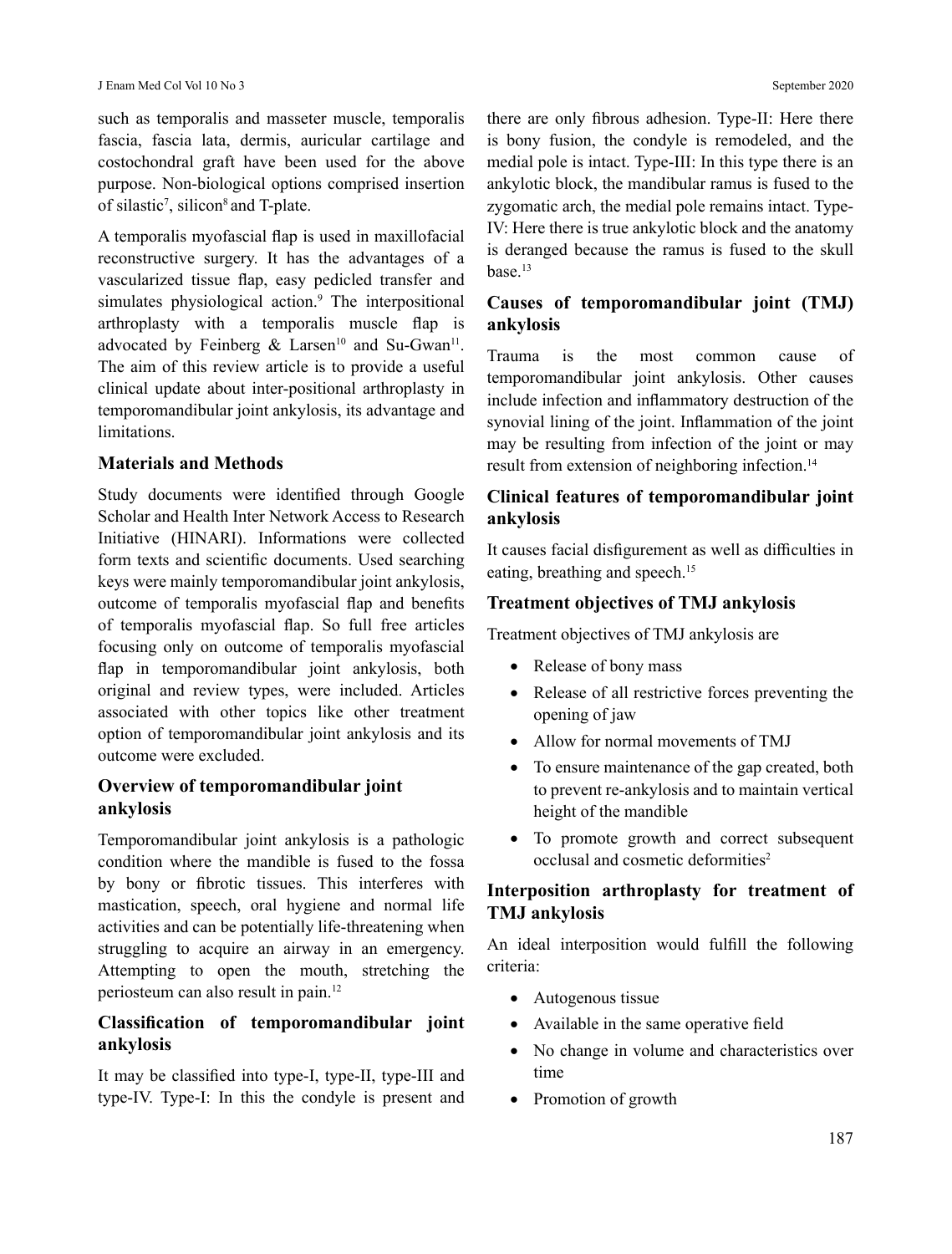J Enam Med Col Vol 10 No 3 September 2020

• Recreating as close to a normal joint as possible16

# **Outcomes of different interpositional materials for interpositional arthroplasty in treatment of TMJ ankylosis**

A variety of interpositional materials have been used to prevent recurrence after arthroplasty in treatment of temporomandibular joint ankylosis. Good results are achieved in 92% of cases using full thickness skin graft and 83% of cases using temporal muscle flap. Homologous cartilage gives poor result.<sup>17</sup>

# **Advantages of interposition arthroplasty in TMJ ankylosis**

Pedicled temporalis fascia axial flap based on superficial temporal artery is used for interposition arthroplasty. The advantage is that it is available at the operative site, easy to raise, well-vascularized, reliable with better long term results.18

#### **Complications of interposition arthroplasty**

The most frequently encountered complication is postoperative restriction of jaw movement, facial disfigurement, and difficulty in mouth opening, recurrence, adhesion and bleeding.19

## **Prevention of postoperative adhesion**

Early postoperative initial exercise, physiotherapy and strict follow-up play an important role in preventing postoperative adhesion.20

## **Gap arthroplasty with temporomyofascial flap**

The gap arthroplasty with temporalis muscle flap interpositional graft is an effective method in the treatment of TMJ ankylosis. The osteoarthrectomy of the callus to create at least 10 mm gap and enough bulk of temporalis muscle flap as interpositional graft followed by at least a 6-month physiotherapy play an important role in prevention of reankylosis.<sup>21</sup>

## **Research findings from Bangladesh**

Condylectomy with temporalis flap in interpositional arthroplasty appears to be the best method for TMJ ankylosis. It can prevent reankylosis.22

#### **Conclusion**

TMJ ankylosis is a common problem in Bangladesh due to trauma and infection. Interpositional arthroplasty is the best solution. Use of temporalis myofascial flap is an alternative interpositional graft for the treatment of TMJ ankylosis to achieve better result. The authors agree with the statement that the success in preventing reankylosis is related primarily to the early postoperative physiotherapy, and it maintains long term benefit. It is used in clinical and research practice around the world. Dental surgeons need proper training for proper diagnosis and adequate treatment. Research in this field will be helpful for both patients and doctors.

#### **References**

- 1. El-Sheikh MM, Medra AM, Warda MH. Bird-face deformity secondary to bilateral temporomandibular joint ankylosis. J Cranio-maxillofac Surg 1996; 24(2): 96−103.
- 2. Kazanzian VH. Temporomandibular joint ankylosis with mandibular retrusion. Am J Surg 1955; 90(6): 905−910.
- 3. Laskin DM. Role of the meniscus in the etiology of post-traumatic temporomandibular joint ankylosis. Int J Oral Surg 1978; 7(4): 340−345.
- 4. Miyamoto H, Kurita k, Ogi N, Ishimaru J, Goss AN. The effect of an intra-articular bone fragment in the genesis of temporomandibular joint ankylosis. Int J Oral Maxillofac Surg 2000; 29(4): 290−295.
- 5. Topazian RG. Comparison of gap and interpositional arthroplasty in the treatment of temporomandibular joint ankylosis. J Oral Surg 1966; 24(5): 405−409.
- 6. Padgett EC, Robinson DW, Stephenson KL. Ankylosis of the temporomandibular joint. Surgery 1948; 24(2): 426−437.
- 7. Alpert B. Silastic tubing for interpositional arthroplasty. J Oral Surg 1978; 36(2): 153.
- 8. Estabrooks LN, Murnaine TW, Doku HC. The role of condylectomy with interpositional silicone rubber in temporomandibular joint ankylosis. J oral Surg 1972; 34(1): 2−6.